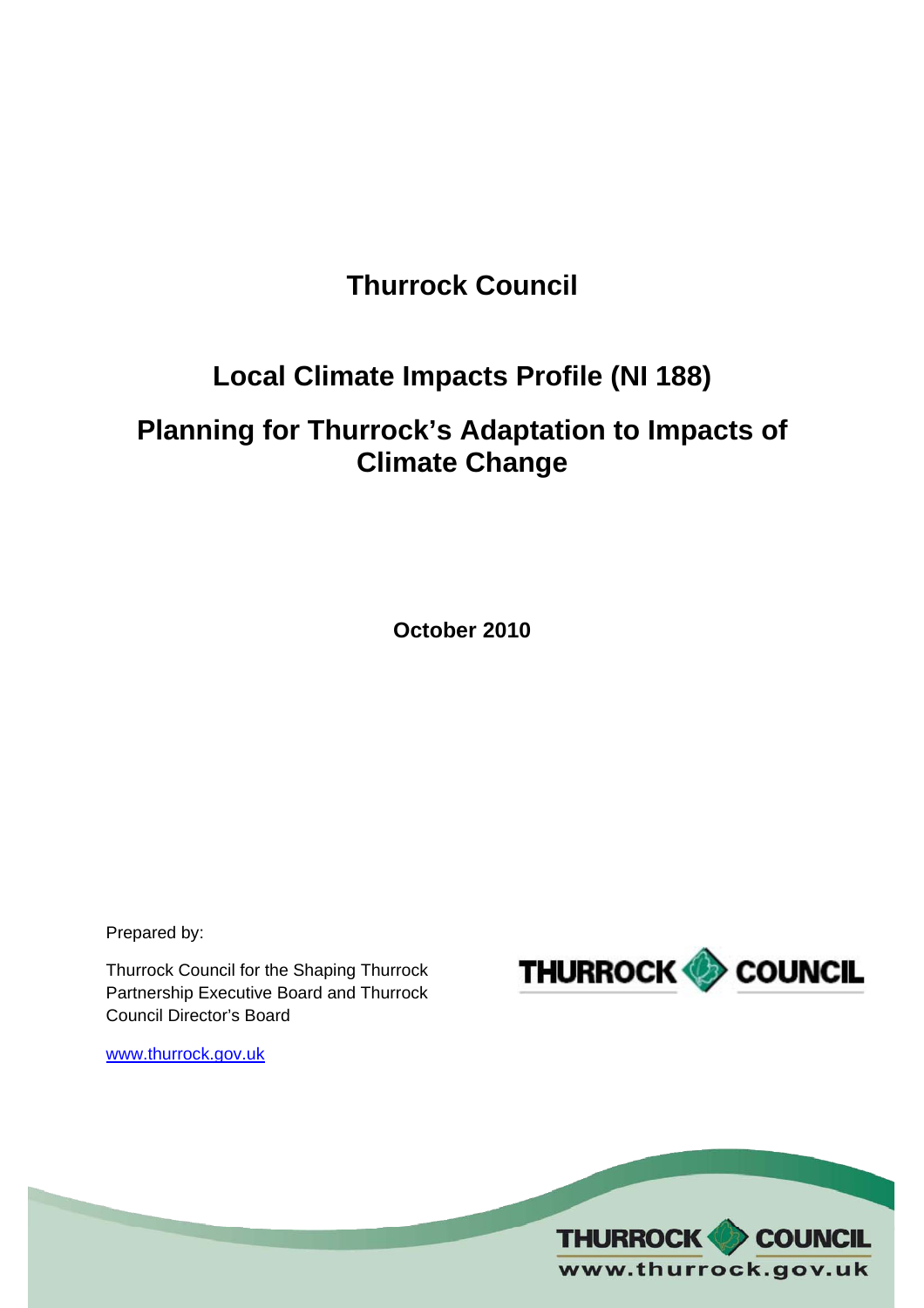## **Table of Contents**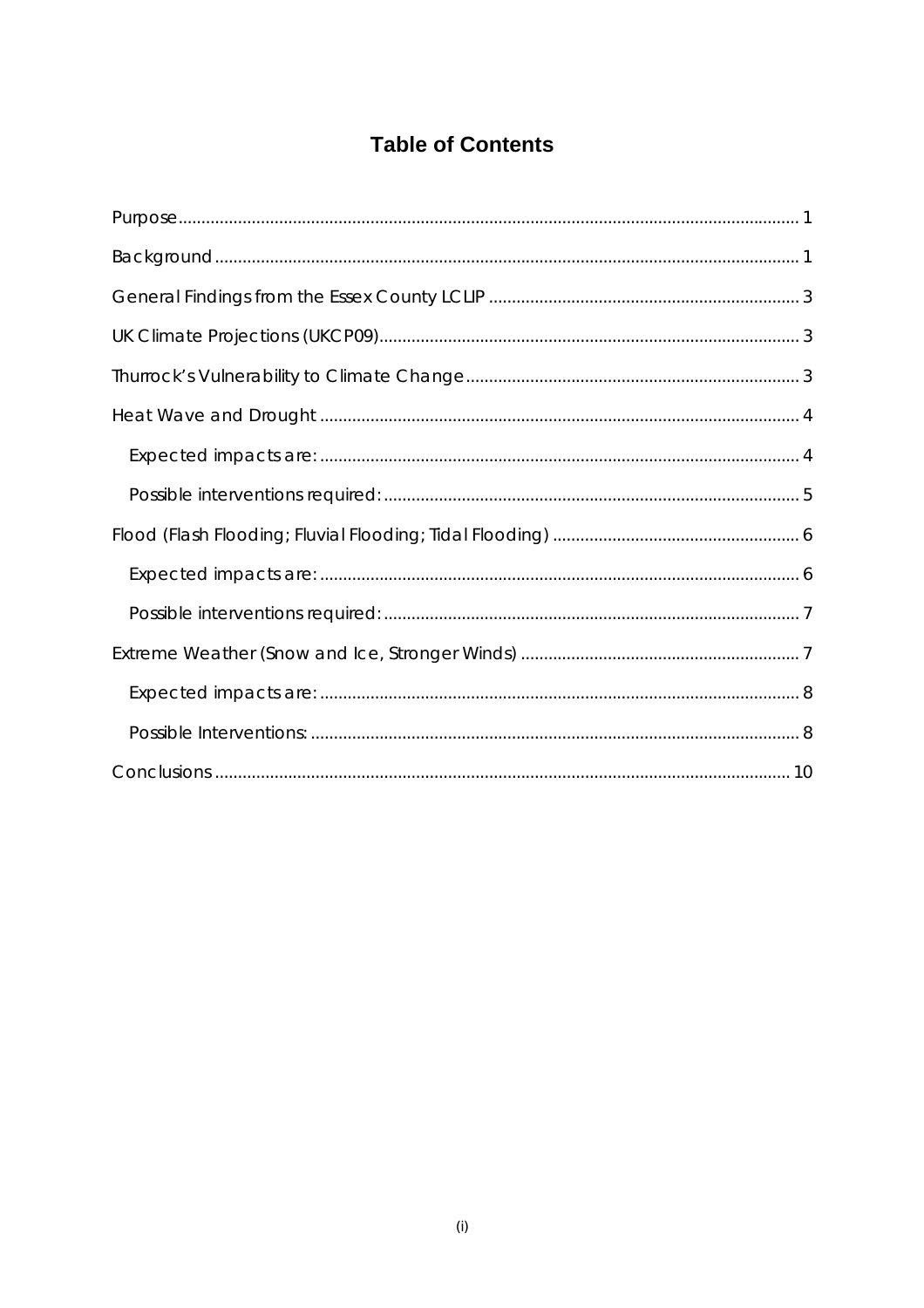#### <span id="page-2-0"></span>**Purpose**

A Local Climate Impacts Profile (LCLIP) aims to assess an area's vulnerability to climate change. It highlights the impacts of severe weather events and enables local authorities, businesses and communities to adapt to climate change.

This report is intended to assist Thurrock Council and its partners to develop services that are resilient to the impacts of climate change, a priority for Shaping Thurrock as articulated in Thurrock's Local Area Agreement (LAA). This report highlights the significant risks; the services and partners who are likely to be involved in dealing with these risks, and highlights interventions that services may need to undertake in order to respond to the long term impacts of climate change.

#### **Background**

Climate Change policy at a local level typically addresses two distinctly different elements, firstly measures to prevent climate change and secondly measures to adapt to the impact of climate change. Although both of these issues are important for local partners, it is the second of these policy issues (NI 188 – Adaptation to Climate Change) that Thurrock has prioritised within its LAA.

This report, a Local Climate Impacts Profile (LCIP), will assist Thurrock Council and its partners in the development of a comprehensive risk-based, site and service specific action plan, to ensure that Thurrock's infrastructure, services and communities are resilient to the impacts of a changing climate.

In September 2008, Thurrock Council compiled a Climate Change Evidence Base. This document highlights that Thurrock's vulnerability to weather is as follows:

- a. Rising sea levels, stronger winds and more frequent heavy downpours of rain will result in more regular widespread flooding, as well as coastal and soil erosion.
- b. Warmer and drier summers will result in more regular drought and heatwaves
- c. Milder and wetter winters will result in more extreme winter precipitation.

The following partners will be required to be involved in Thurrock's climate change risk assessments:

- a. Environment Agency
- b. East of England Ambulance Service
- c. Essex Fire and Rescue Service
- d. Essex Police
- e. Health Protection Agency
- f. Essex County Council
- g. Thurrock Council
- h. Southend Council
- i. Maritime & Coastguard Agency

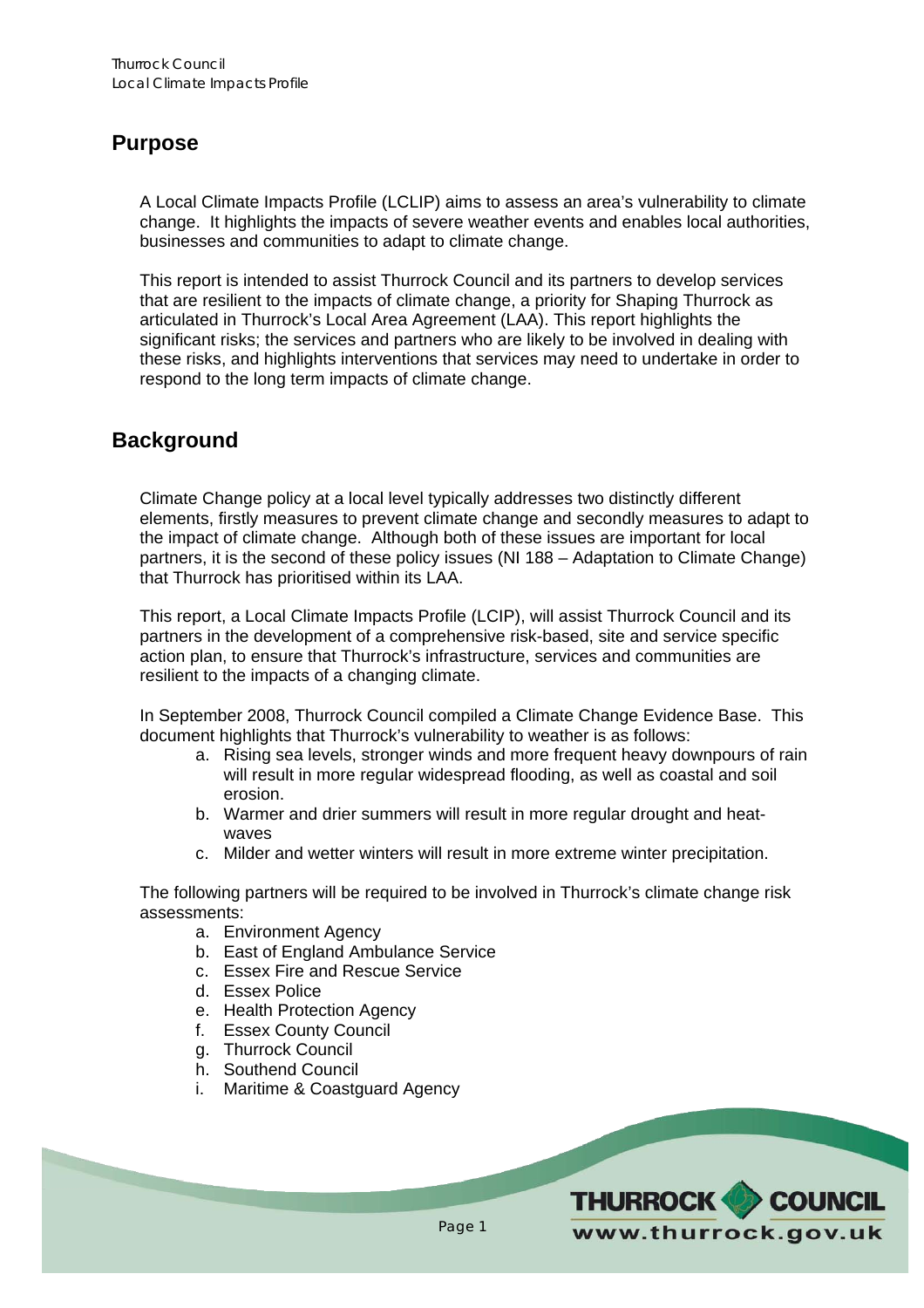- j. South West Essex NHS (Primary Care Trust)
- k. Basildon and Thurrock NHS Foundation Trust
- l. Thurrock Business Association
- m. Citizen's Advice Bureau
- n. Thurrock CVS

The following strategic documents will be subjected to a climate change risk assessment.

- a. Major emergency response plan (Thurrock)
- b. Major emergency response plan (Essex Resilience Forum)
- c. Essex Flood Plan
- d. Essex Severe Weather Plan (including snow)
- e. Business Continuity Plans for each service (all partners)
- f. Local Development Framework
- g. Local Transport Plan
- h. Economic Development Strategy
- i. Biodiversity Action Plans
- j. Greengrid strategy
- k. Waste Management Strategy
- l. Housing Strategy
- m. Cultural Strategy
- n. Health and Wellbeing Plan
- o. Crime, Antisocial Behaviour, drugs and alcohol misuse prevention strategy

The risk assessment will be quite detailed and site specific. For example, the risk assessment of the Housing Strategy may contain recommendations that prioritise an Estate in a flood risk area for a number of emergency planning interventions, and Estates in other locations to improve housing ventilation and insulation.

It is expected that each strategic document will be amended in line with the recommendations arising from the risk assessment. Some recommendations will contain low cost modifications to policies/ procedures/processes. However, it is anticipated that some recommendations will result in more significant cost implications. The latter will need to be carefully considered by Thurrock's partners for the short, medium term and long-term risks and benefits.

The recommendations arising from the risk-assessment process will form the action plan that Shaping Thurrock will monitor on an annual basis. This document will sit alongside Thurrock's Emergency Planning and Business Continuity documents.

This report also contains a summary of impacts and possible interventions arising from expected changes in weather patterns in Thurrock.

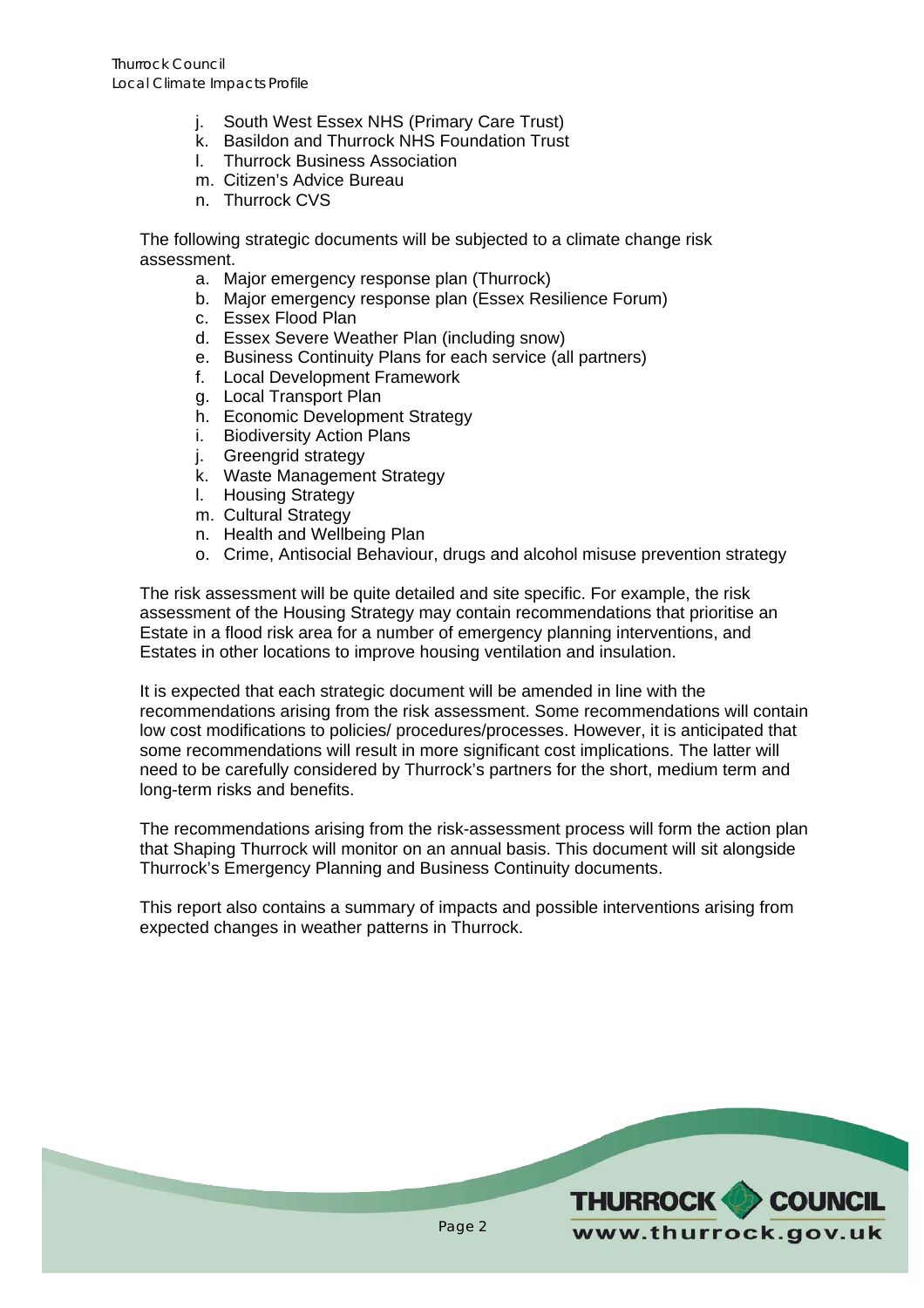## <span id="page-4-0"></span>**General Findings from the Essex County LCLIP**

The Essex LCLIP was commissioned by the local authorities within the County of Essex and produced over a three month period in the summer 2010. The aim of Essex LCLIP was to assess the impact of recent weather events on local authority services, businesses and communities. This search was performed over a five year period, from January 2004 to December 2009. During this period, Essex recorded over 160 weather related incidents caused by severe weather events such as flooding, heavy rain, strong winds, extreme winter conditions, and extreme summer temperatures.<sup>[1](#page-4-1)</sup>

## **UK Climate Projections (UKCP09)**

According to the projections produced by the UK Climate Projections in 2009 (UKCP09) the following climatic changes in Essex are likely to occur by 2080:

- Winter temperatures will increase by 2.6-3.7°C
- Summer temperatures will increase by 2.9-4.7°C
- Winter precipitation will increase by 12.9-21.3%
- Summer precipitation will decrease by  $14.9 27.9\%^2$  $14.9 27.9\%^2$  $14.9 27.9\%^2$ .

These changes are likely to result in the following threats to Essex:

- "*Decrease in water resources exacerbated by a potential increase in demand,*
- *Increase in risk to people, property and the environment from flooding,*
- *Hotter and sunnier summers putting public health and safety at greater risk,*
- *Hotter summers causing greater "heat stress" to buildings, utilities and the transport system,*
- *Decrease in soil moisture (particularly during summer and autumn) affecting agriculture, the natural environment and landscape.*" [3](#page-4-3)

Moreover, the UKCP09 has projected changes in sea levels likely to impact communities, businesses and local authority services situated in coastal areas. Indeed, scientists have claimed that by 2080 "average sea levels will rise by 26-86cm [and] extreme sea levels will rise by 80-1[4](#page-4-4)0cm (including regional isostatic subsidence as well as climate change)"<sup>4</sup>. Considering the coastline in Essex extends over 300 miles, an increase in sea levels will undoubtedly impact local authority services, businesses, communities and the surrounding wildlife in coastal areas.

## **Thurrock's Vulnerability to Climate Change**

An LCLIP is created as a catalyst to understanding the scale of the impacts of climate change and eventually encourage effective adaptation.<sup>[5](#page-4-5)</sup>



<span id="page-4-1"></span><sup>1</sup> Essex LCLIP, 2010

<span id="page-4-2"></span><sup>2 ©</sup> UK Climate Projections, 2009

<span id="page-4-3"></span><sup>3</sup> As identified by *Climate Change in Essex – The Evidence base and priorities for a countywide action plan Part 1 – Project Report*

<span id="page-4-4"></span><sup>4</sup> *Climate Change in Essex – The Evidence base and priorities for a county-wide action plan Part 1 – Project Report*

<span id="page-4-5"></span><sup>5</sup> UKCIP website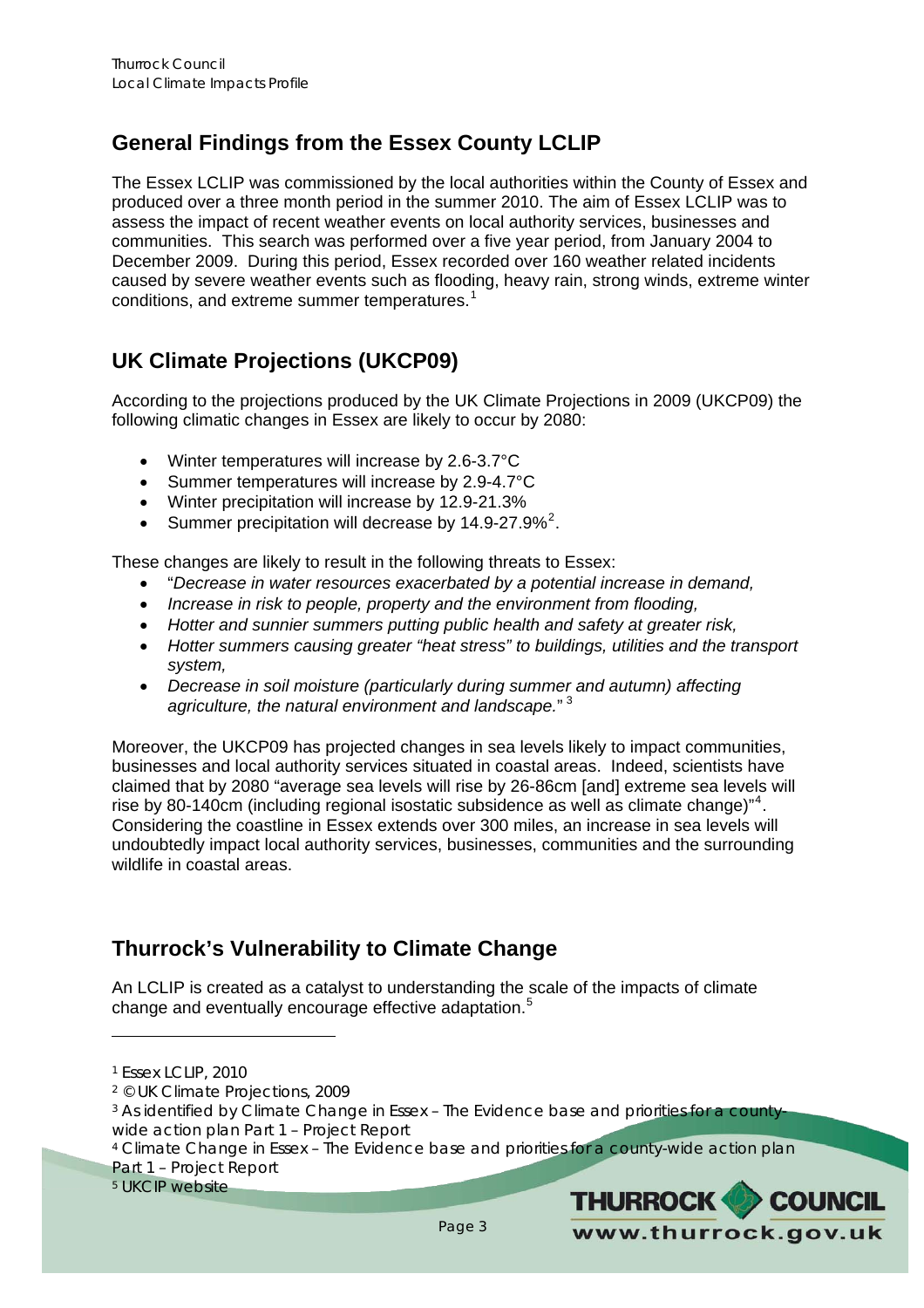<span id="page-5-0"></span>The weather events identified as posing the greatest risk to Thurrock Council's services, its partners and the local community are:

- Heat wave and drought:
- Flooding (including flash, fluvial and tidal flooding); and
- Extreme weather events, including snow and ice and stronger winds.

The expected impacts and possible interventions to prepare for the impacts and adapt to conditions arising from such weather events are described below.

#### **Heat Wave and Drought**

East of England is the driest region in England, and one of the fastest growing. Water resource availability is limited and there are already supply-demand issues in parts of the region. In some catchments, winter abstraction is not reliable during dry winters, and under predicted scenarios for climate change, more frequent drought conditions are expected.<sup>[6](#page-5-1)</sup>

According to the Environment Agency, there are no further ground water resources available for any further development in Thurrock and no licences will be issued for further ground water extraction.<sup>[7](#page-5-2)</sup>

Analysis of data from 1959 to 2007 (using Greenwich and Cambridge Met Office Stations) indicates that maximum temperature rates have remained constant; however, minimum temperature rates have risen by 1%. $8$  Increases in annual average minimum temperatures may threaten health and infrastructure and may also have economic impacts.<sup>[9](#page-5-4)</sup>

#### **Expected impacts are:**

- Greater hospital admissions of older residents, infants and other vulnerable residents (NHS bodies)
- Deterioration in air quality arising from prolonged periods of still, dry days, resulting in increased hospital admissions for asthma and other respiratory conditions (NHS bodies)
- Potential increase in anti-social behaviour and crime associated with long hot summers in urban environments (Essex Police, Local Authority)
- Increase in incidence of domestic, outdoor and industrial fires (Fire service)
- Increased electricity usage resulting from increased use of air-conditioning units (National Grid)
- Increased demand on water resources (particularly through watering of gardens) (Essex and Suffolk Water; Thames Water)
- Road surfaces may become significantly degraded, impacting local transport networks and businesses (Local Authority; Highways Agency)

www.thurrock.gov.uk

<span id="page-5-1"></span><sup>6</sup> Environment Agency Water Resources Strategy consultation 2007

<span id="page-5-2"></span><sup>7</sup> Environment Agency; Small Fish Consultants, *Thurrock Climate Change Evidence Base*, September 2008

<span id="page-5-3"></span><sup>&</sup>lt;sup>8</sup> Greenwich and Cambridge Met Office Stations

<span id="page-5-4"></span><sup>9</sup> Small Fish Consultants, *Thurrock Climate Change Evidence Base*, September 2008 **COUNCIL**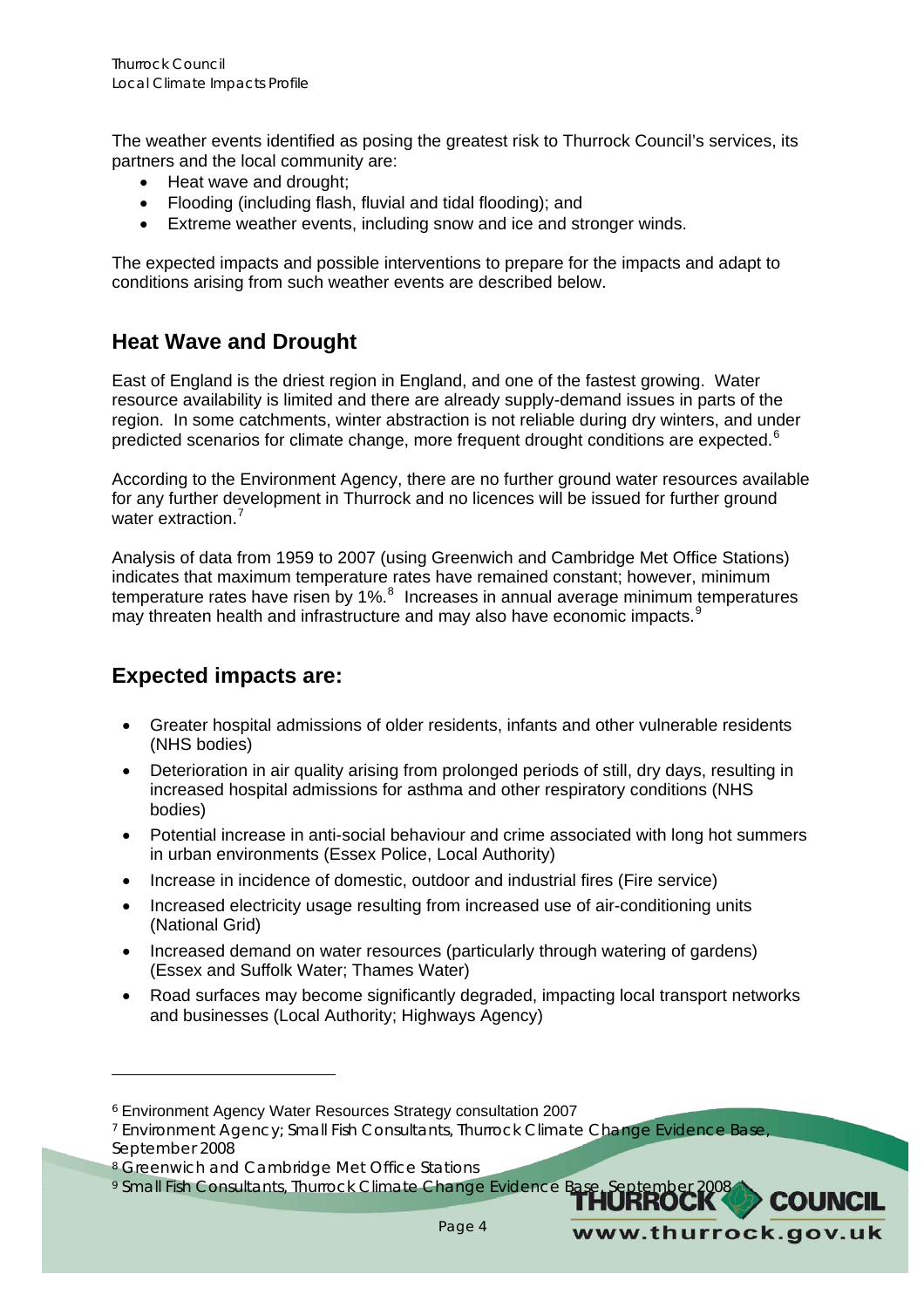- <span id="page-6-0"></span>• Capacity of rail network may be reduced to cope with hot track conditions (C2C; Eurostar; Port of Tilbury; other businesses using rail)
- Increased demand for swimming instruction and outdoor recreational facilities (Local Authority)
- Possible weakening of foundations of buildings and homes arising from changed conditions in soil (Local Authority, English Heritage)
- Decrease in local biodiversity as species may be unable to adapt to sustained periods of drought (Local Authority; Environment Agency)
- Loss of production in agricultural land
- Increase in footfall in air-conditioned premises, such as Lakeside Shopping Centre

## **Possible interventions required:**

- Waste collection may be need to be modified to prevent spread of disease and mitigate rodent population growth (Local Authority)
- Public and private sector homes may need improved insulation and ventilation to reduce hospital admissions (Local Authority)
- Policies within Local Development Framework will need to enforce standards for building design and construction materials for new dwellings and business space (Local Authority; Development Corporation)
- Replacement of road surfaces to withstand higher temperatures (Highways Agency, Local Authority)
- New fire safety measures may need to be introduced, such as safe disposal of cigarette butts, introduction of fire bans (Fire Service, Local Authority)
- Amendments of grass cutting / street maintenance policies and procedures to prevent accidental fires (Local Authority)
- Water restrictions may need to be introduced and enforced (Essex and Suffolk Water; Thames Water, Local Authority)
- Investment in local wildlife sites to introduce measures that encourage protected species to adapt to new environmental conditions (Local Authority)
- Install shade protection in public urban spaces or investment in tree planting (Local Authority)
- Regular surveys of historic sites such as Coalhouse Fort, Tilbury Fort other identified vulnerable sites to ensure structural soundness (English Heritage, Local Authority)
- Enhance outdoor recreational facilities / open spaces (Local Authority)
- Introduction of free safe swimming programmes for young people and adults (Local Authority; NHS bodies)
- Enforcement of alcohol free zones to prevent increase in anti-social behaviour and crime (Essex Police, Local Authority)

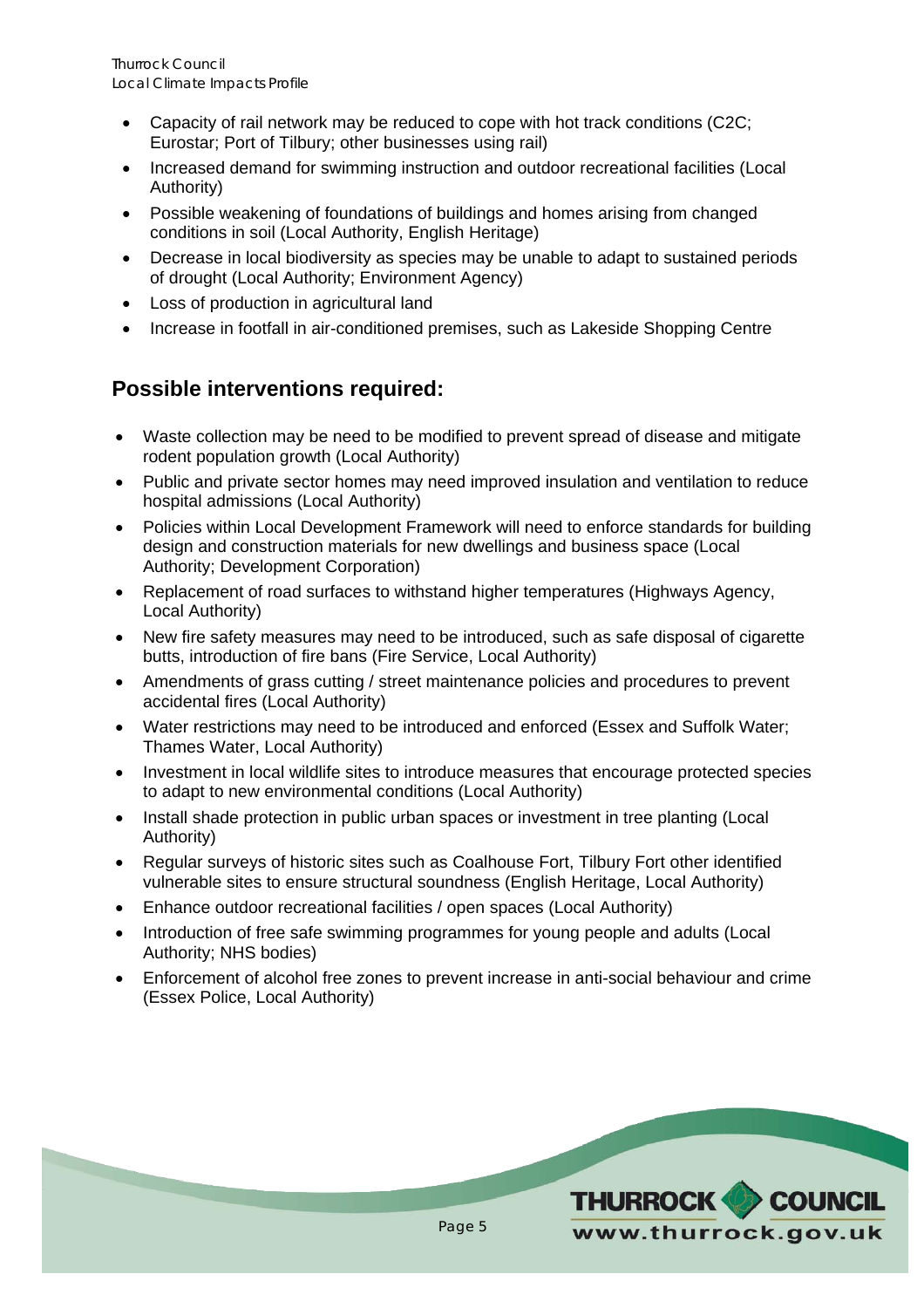## <span id="page-7-0"></span>**Flood (Flash Flooding; Fluvial Flooding; Tidal Flooding)**

There are currently approximately 11,000 properties at risk of tidal flooding in Thurrock with several hundred properties at risk of fluvial flooding. The frequency of major flood risk for these properties is likely to increase as incidence of heavy rainfall continues to rise. Locations at risk are Tilbury, East Tilbury, Fobbing, London Gateway, Purfleet, West Thurrock, and Bulphan. No planning permissions were granted in 06/07 contrary to Environment Agency advice on flood risk grounds, compared with 13 in the region and 110 nationally. [10](#page-7-1)

Tidal flooding can result from a storm surge, high spring tides or both events taking place over undefended land. The 2006 Strategic Flood Risk Assessment for Thurrock concluded that much of Tilbury, Purfleet and West Thurrock are at or below mean high tide level. These areas are protected by the defence system along the Thames and a series of drainage channels that pump water into tidal outfalls.

The drainage channels can also flood for a variety of reasons including if rainfall is greater than the capacity of the channels or pump capacity, the channels are blocked (even partially) or there is pump failure downstream. In general, properties closest to the Thames are most vulnerable to breaches of flood defences.

The Mar dyke is a fluvial river that can also be subject to tidal flooding in extreme events. Flooding in the Mar dyke could occur from heavy rainfall in upper reaches of the catchment being too great for the capacity of the channel. There are flood defences along the Mar dyke, however, flooding can still occur if the flow of water is greater than the levels of protection for which the barrier design was intended.<sup>[11](#page-7-2)</sup>

Analysis of data from 1959 to 2007 (using Greenwich and Cambridge Met Office Stations) indicates that annual rainfall has increased by 2% and air frost days have increased by 10%. It is expected that small but steady annual increases in rainfall are likely to present additional challenges in Thurrock in relation to drainage and flood risk. [12](#page-7-3)

#### **Expected impacts are:**

- Significant flooding may require residents to evacuate their homes, businesses to evaluate their premises (all partners)
- Increase in demand for temporary housing and housing advice (Local Authority, Emergency Services)
- Potential increase of disease arising from potential degradation to sewage disposal and water collection systems (NHS partners)
- Increase demand (and cost) for emergency and first aid health services (Police, Fire, Ambulance, Coast Guard)
- Flood resilience measures will need greater maintenance and improvements (Environment Agency)

<span id="page-7-3"></span><sup>12</sup> Greenwich and Cambridge Met Office Stations



<span id="page-7-2"></span><span id="page-7-1"></span><sup>10</sup> Small Fish Strategy Consultants, *Thurrock Climate Change Evidence Base*, September 2008 11 Scott Wilson, *Thames Gateway South Essex Appendix F Thurrock Borough Council Strategic Flood Risk Assessment*, November 2006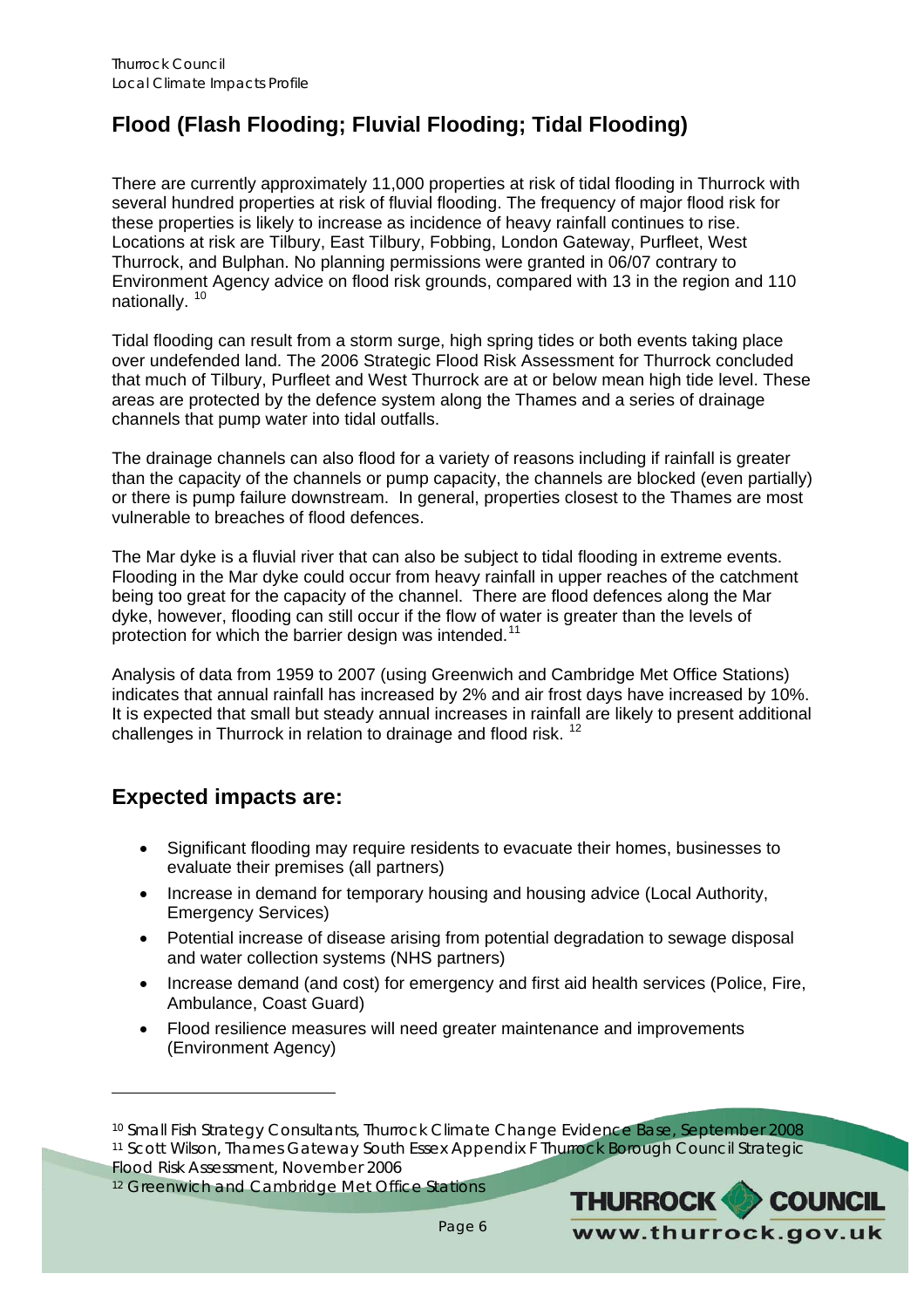- <span id="page-8-0"></span>• Increase in traffic incidents due to degradation of travel conditions (Highways Agency, Fire, Police, Ambulance)
- Possible cancellations of public transport networks, disrupting commuters and residents' access to essential services (C2C; Eurostar; Port of Tilbury; other businesses using rail)
- Increased pressure on localised food and fuel supplies in isolated areas of flooding
- Cancellation of schools (Local authority, education partners)
- Increased soil and coastal erosion (Environment Authority)
- Weakening of foundations of buildings and homes arising from flooding (Local Authority, Emergency Services)

#### **Possible interventions required:**

- Enhancements to procedures within Essex Flood Plan (Local Authority, Environment Agency)
- Enhancements to Essex Emergency Plan (Local Authority, Emergency Services)
- Modifications to flood defence (Environment Agency)
- Modifications to wildlife preservation areas to protect wildlife from impact of flood (Environment Agency, Local Authority)
- Improvements to drainage systems on strategic road network to prevent accidents arising from flash flooding (Highways Agency, Local Authority)
- Engagement activity with residents and businesses to develop their own mini emergency plans (Local Authority, Emergency Services)

#### **Extreme Weather (Snow and Ice, Stronger Winds)**

The annual frequency of strong winds has increased over the last 10 years. The increased frequency and intensity of winds has caused greater damage, such as building damage, transport disruption, power cuts and fallen trees.<sup>[13](#page-8-1)</sup>

Like windstorms, snow can impact the whole county causing wide-scale rather than localised disruptions to transport networks.

Essex public sector services, like most of the UK, have been severely affected by the winter 2009/10. Roads remained inaccessible as grit supplies were running low, businesses were disrupted as workers were unable to travel to work, trade suffered as shoppers remained at home and school closures meant a loss of education hours for children and forced leave for working parents.

Extreme winter conditions primarily disrupt our transport systems as the local media search revealed that approximately 60% of all incidents during extreme winter conditions affect roads and rail services. Difficult driving conditions cause short term disruptions to our roads,

<span id="page-8-1"></span>13 Essex LCLIP, 2010

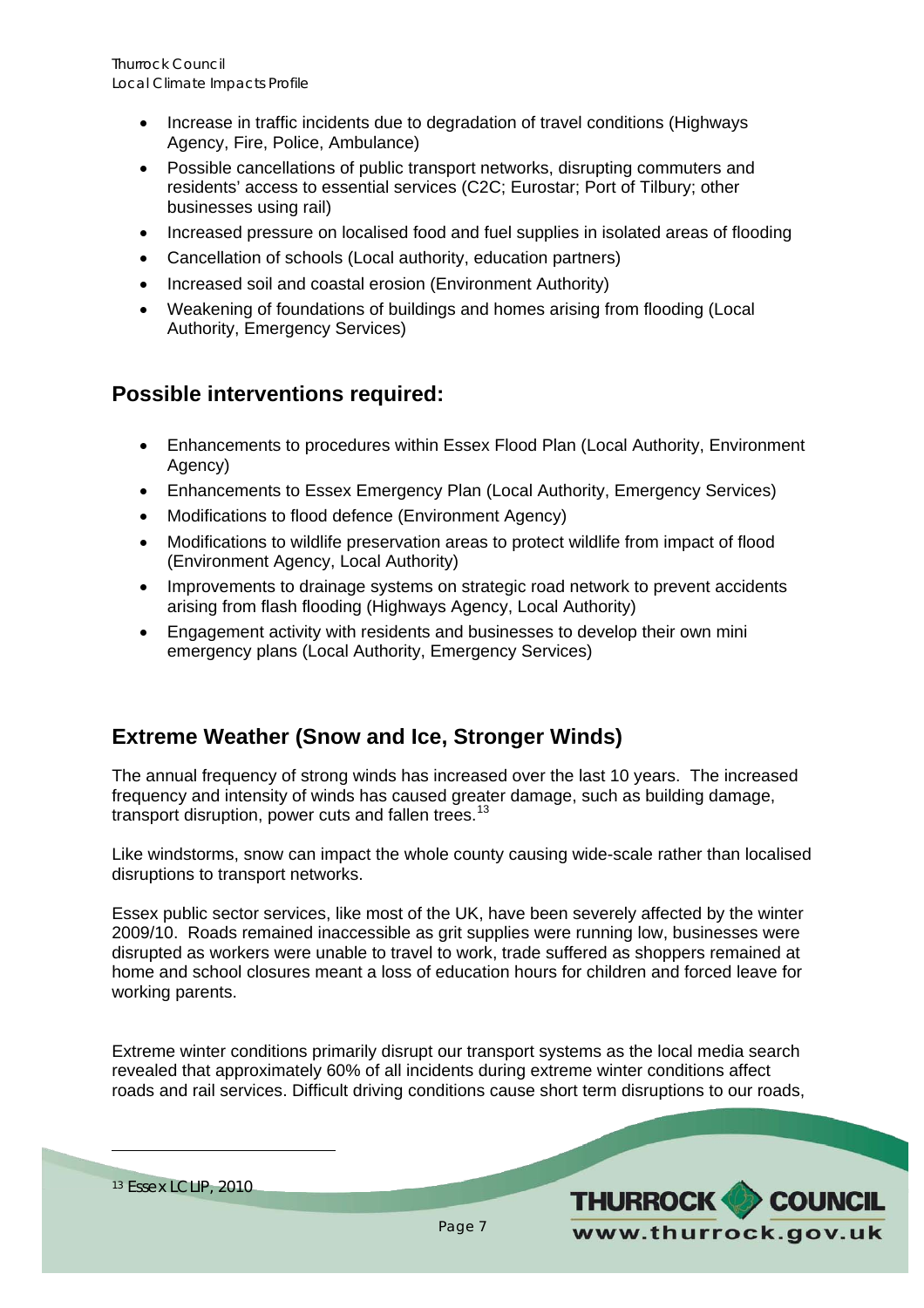<span id="page-9-0"></span>such as congestion and traffic accidents.<sup>[14](#page-9-1)</sup>

Extreme winter conditions also create health and safety concerns and add further stress on emergency services for the following reasons:

- Cold temperatures increase the risk of cold related illnesses,
- Slippery pavements increase the number of injuries and consequently the number of admissions in hospitals, and
- Emergency services experience a surge in calls, and find it increasingly difficult to reach victims as transport systems are disrupted by icy conditions.

### **Expected impacts are:**

- Greater requirement for salt stocks to cope with prolonged winter snow levels (Highways Agency, Local Authority)
- Increased demand for emergency services to clear fallen trees, housing repairs and repair essential physical infrastructure (Emergency Services)
- Increase in hospital admissions arising from falls from icy pathways and traffic accidents (NHS partners)
- More regular closure of Queen Elizabeth II bridge (Highways Agency)
- Public transport networks cancelled disrupting commuter journeys, some residents unable to access essential services (Transport providers).
- Increased pressure on food supplies
- Cancellation of schools (Local Authority and education partners)
- Power cuts resulting from fallen power lines (Energy Suppliers)
- Intruder alarms set-off (false alarms) in houses affected by storms (Police)
- Increased demand on energy supplies as a result of greater usage of indoor heating (Energy Suppliers)
- Increased soil erosion (Environment Agency)
- Potential impact on safety of ships at Port of Tilbury and London Gateway and Thurrock's other Docks (Port of Tilbury)

#### **Possible Interventions:**

- Enhancements to Essex Emergency Plan (Emergency Services)
- Ensure Winter Maintenance Plan is in place (Highways Agency, Local Authority):
	- identify lead officer rota to ensure decision making cover
	- review of previous seasons and advance planning of next season
	- securing adequate supplies of salt
	- instigating emergency (reduced) salting network to keep key areas moving
	- undertake public education & awareness campaigns, e.g. winter driving
- Communication plan to provide timely travel advice on local road and bridge closures



<span id="page-9-1"></span>14 Essex LCLIP, 2010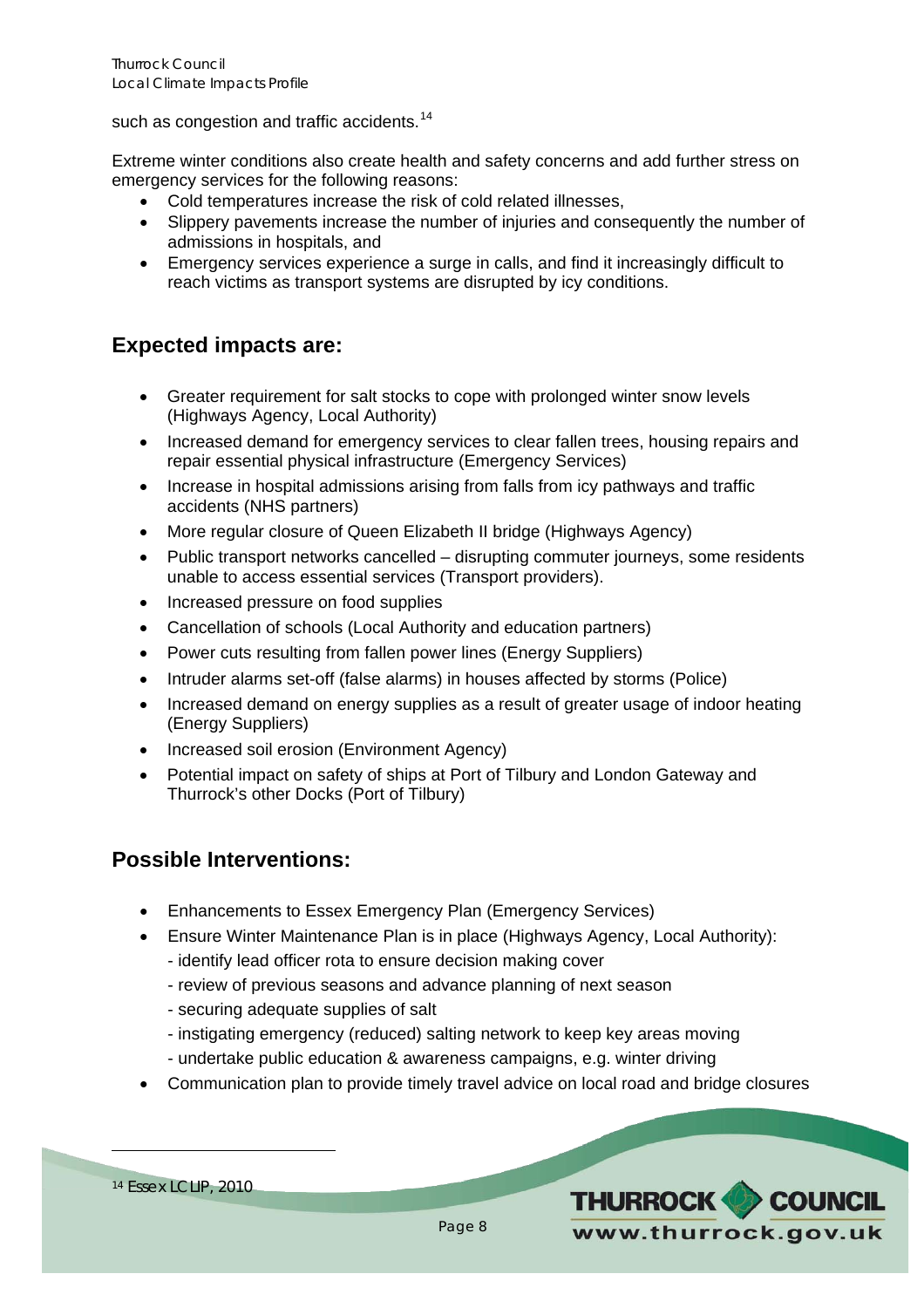to allow for re-routing of journeys

- Engagement activity with residents and businesses to develop their own mini emergency plans (Local Authority)
- Business Continuity Plans call-down communication system/ flexible working/ working from home (Local Authority)
- Public and private sector homes may need improved insulation to reduce demand on energy supply for indoor heating (Local Authority)
- Policies within Local Development Framework will need to enforce standards for building design and construction materials for new dwellings and business space to reduce demands on energy supply for indoor heating (Local Authority; Development Corporation)
- Campaigns to encourage communities to grow their own food (Local Authority)